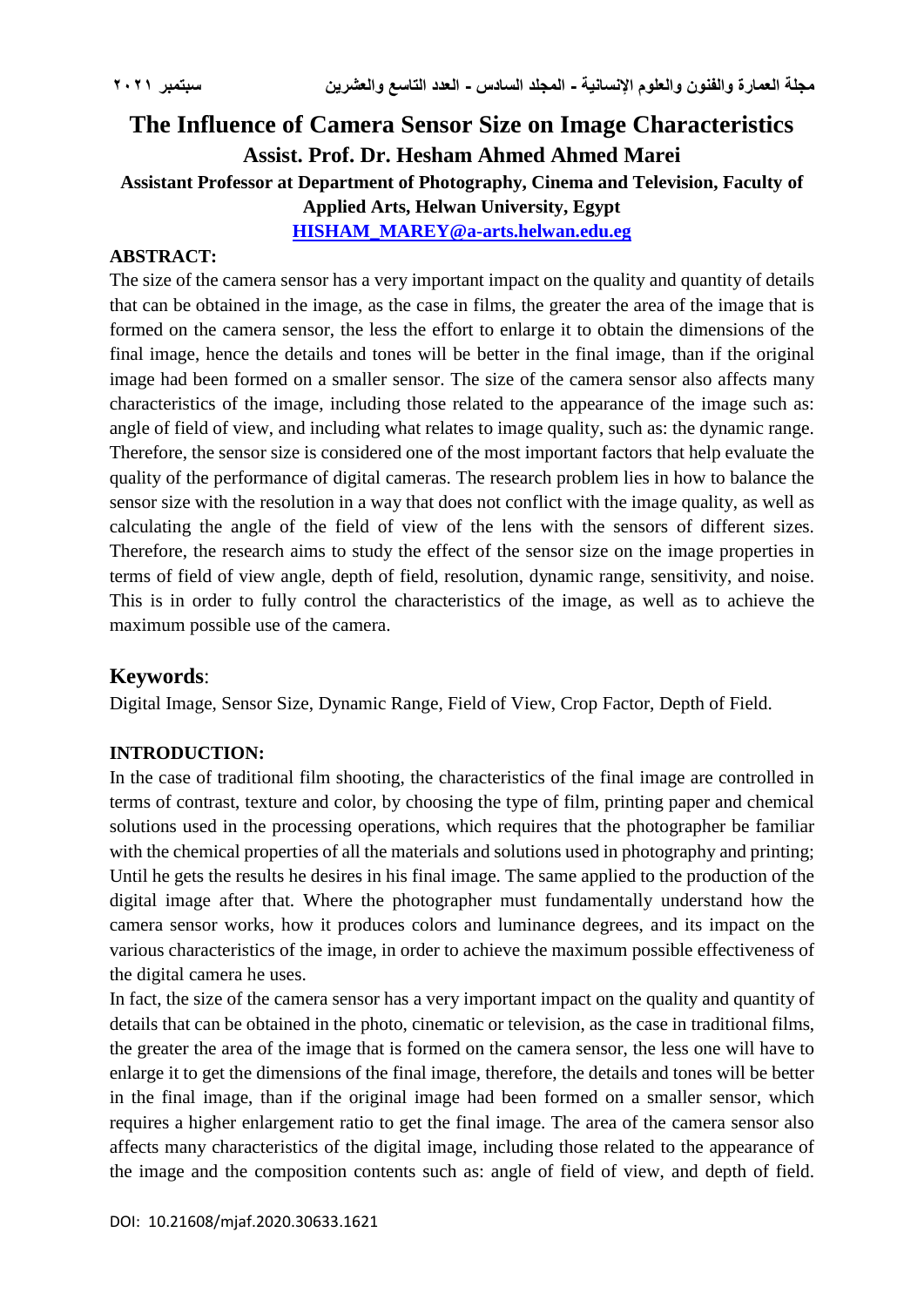Including what relates to image quality, such as: the dynamic range that the camera can record, and the percentage of noise in the image.

Therefore, the size of the camera sensor is considered one of the most important factors that help evaluate the quality of the performance of digital cameras, but it comes in importance before the power of resolution of the camera, as increasing the number of pixels of the camera sensor does not necessarily increase the quality of the images that it produces, but may have an effect which sometimes the opposite is true, if the sensor area is small, as increasing the number of pixels on the surface of the small sensor, it will cause the pixels to be very close to each other, thus increasing the probability of signal interference between adjacent pixels, which will increase noise in the image .

Therefore, in this research we will study the effect of the size of the digital camera sensor on the image characteristics in terms of angle of field of view, depth of field, resolution, dynamic range, sensitivity, and image noise. This is in order to fully control the characteristics of the image, as well as to achieve the maximum possible use of the camera.

#### **PROBLEM STATEMENT**

Research problems can be limited to the following points:

- The problem of compromising between the sensor size and the resolution in a way that does not conflict with the image quality.
- Problem of calculating the angle of view of the lens, as well as controlling the depth of field with the different sensor sizes.
- Problem of lack of the dynamic range of the camera with some sensors.
- The problem of choosing the appropriate sensitivity for shooting without affecting the image quality.
- The problem of increased noise in the image with some sensors.

## **AIMS AND OBECTIVES**

The research aims to study the effect of the size of the digital camera sensor on the image characteristics in terms of angle of field of view, depth of field, resolution, dynamic range, sensitivity, and image noise. This is in order to fully control the characteristics of the image, as well as to achieve the maximum possible use of the camera.

#### **METHODOLOGIES**

The research follows the descriptive analytical method by studying the extent to which the characteristics of the digital image are affected by the size of the camera sensor, in order to find out how to make the best use of the camera.

#### **CONCLUSIONS**

• The size of the camera sensor has a very important impact on the quality and quantity of details that can be obtained in the photo, cinematic or television, so the greater the area of the image that is formed on the camera sensor, the smaller the percentage of magnification necessary for it to obtain the dimensions of the final image, and therefore the details and color are better in the final image, than if the original image had formed on a smaller sensor.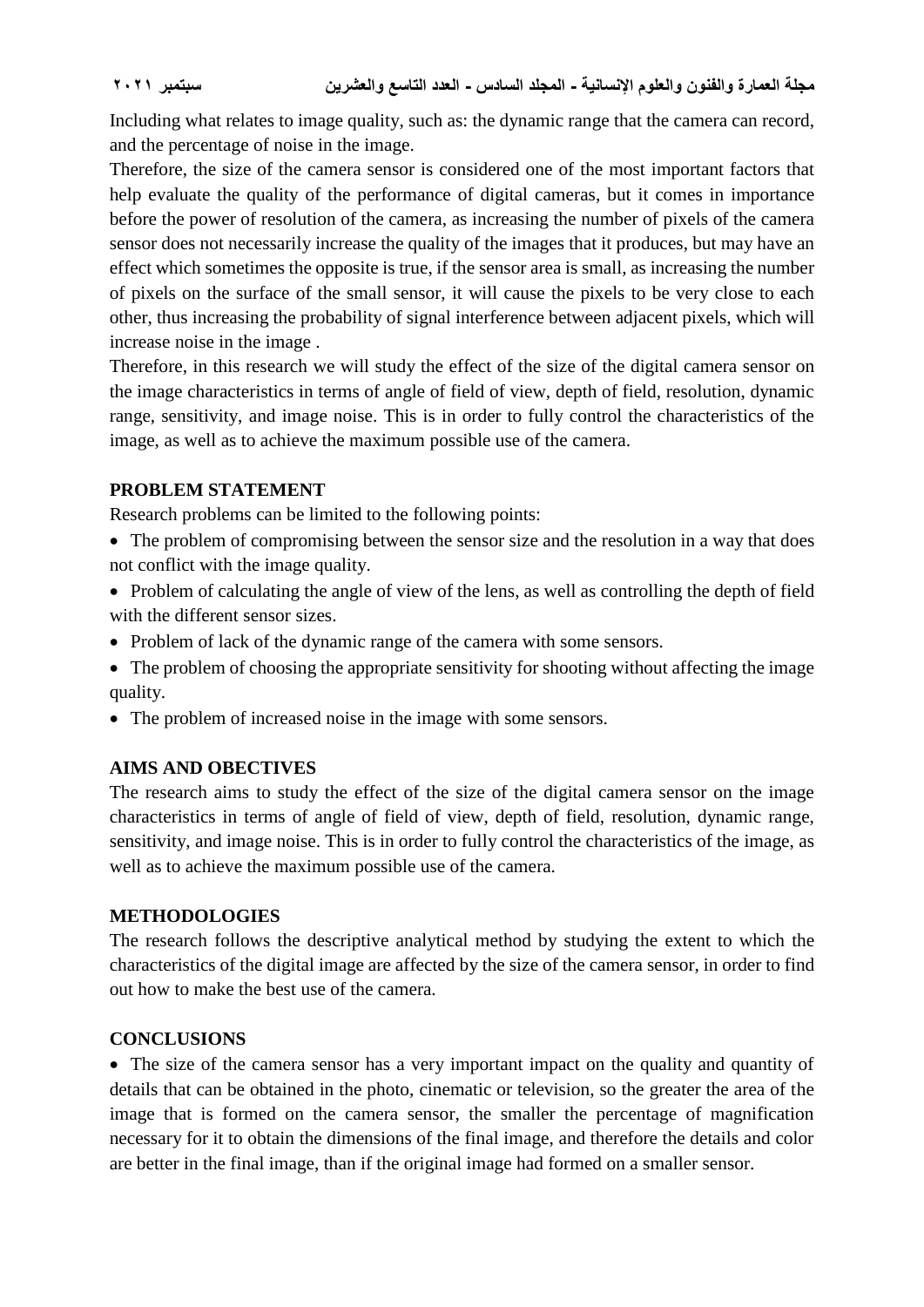• The higher the sensor's size, the greater the angle of the field of view of the camera to the image coming from the lens, and whenever it is necessary to use lenses with a longer focal length to obtain the field of vision required to be obtained in the image. Therefore, in cameras with the largest sensor in the size, the depth of field in the images that they produce is less than the depth of field that we get when photographing the same subjects using cameras with a smaller sensor, when using the same aperture and the shooting distance.

# **The greater the sensor size, the greater the pixel area, when the resolution is constant leading to:**

- Increase the maximum electrical charge that the pixel can produce and collect, thereby increasing the dynamic range of the sensor, and there is no loss of detail in high-light areas or shadows in the image.

- Increase the exposure area of the pixel to the photons of light coming from the lens, increasing the optical response of the sensor.

- The greater the signal ratio resulting from converting photons of light into electrons, compared to other charges caused by the electrical circuits on the surface of the pixel, the less noise will be in the image.

 Digital cameras allow the selection of a specific iso speed response value for use in shooting. The camera amplifies the electrical charge produced in each pixel in proportion to the chosen iso value, but this will also amplify unwanted weak signals, increasing the percentage of noise in the image.

• The small size of the sensor results in the pixels being very close to each other, thus increasing the probability of interference in signals between adjacent pixels, which increases the noise in the image.

• Increasing the number of pixels of the camera sensor does not necessarily mean increasing the quality of the images that it produces. The more pixels there are in small size sensors, the smaller the pixel area, and therefore the lower the image quality, and the greater the possibility of defects in it, while the more the sensor size, with the same resolution , The more pure the pictures it produces. However, the only certain advantage of increasing the sensor resolution is that it gives us the ability to obtain final images with larger areas, whether printed, or displayed on any type of screen.

 The increase in the number of camera bit depth, does not mean at all an increase in the dynamic range of the camera, but it only leads to the camera will produce smoother gradations within the same range of contrast that it can translate.

 When choosing and evaluating the camera, it is very important to consider the size of the camera sensor, and not only pay attention to the number of pixels the sensor contains. This is because the effect of the camera sensor size, and the consequent increase in the area of one pixel, will be reflected in the quality and characteristics of the image in all cases, but the number of pixels that the sensor contains will increase its importance only in cases that require the final image to be displayed on very large areas, whether printed or On any type of screen.

• The focal lengths of the lenses used for imaging must be chosen according to the size of the camera sensor used, in order to obtain the angle of field of view required in the shot.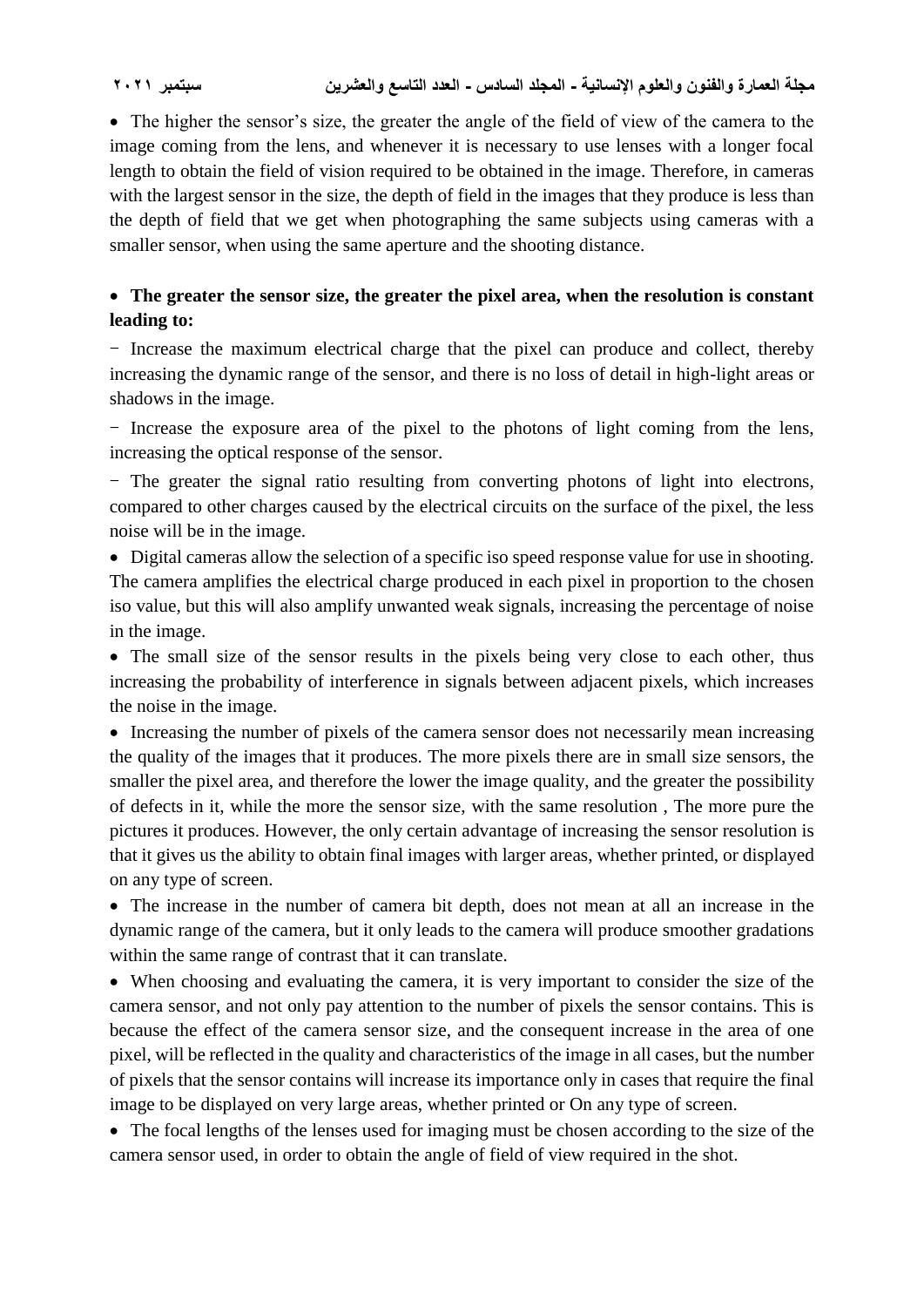**مجلة العمارة والفنون والعلوم اإلنسانية - المجلد السادس - العدد التاسع والعشرين سبتمبر 2021**

 It is preferable to use the actual optical response of the sensor (base iso), which is often the lowest iso allowed by the camera, so that the amplification of the signal is minimal, and thus the noise is not noticeable in the image, so we get the best possible quality in the image.

 It is preferable to use a camera with a large sensor size when wanting to obtain an image with a shallow depth of field, especially in cases where shooting in high light levels does not allow the use of a wide aperture. And the use of a camera with a small sensor size when wanting to obtain an image with a deep depth of field, especially in cases where filming in low levels of lighting does not allow the use of a narrow aperture.

# **References**

**Books:**

1. Ang, Tom. 2018. *Digital Photography: An Introduction*. Fifth Edition. DK Publishing.

2. Brown, Blain. 2016. *Cinematography: Theory and Practice: Image Making for Cinematographers and Directors*. Third edition. Routledge.

3. Busch, David D. 2005. *Mastering Digital SLR Photography.* Thomson Course Technology PTR.

4. Covington, Michael A. 2007. *Digital SLR Astrophotography.* CAMBRIDGE UNIVERSITY PRESS.

5. Davis, Harold. 2008. *Practical Artistry: Light & Exposure for Digital Photographers.* O'Reilly Media.

6. Fraser, Bruce. 2005. *Real World Camera Raw with Adobe Photoshop CS.* Peachpit Press.

7. Frich, Arnaud. 2007. *Panoramic Photography: From Composition and Exposure to Final Exhibition.* Translated by Alan Greene. Focal Press.

8. Hirsch, Robert. 2008. *Light and Lens: Photography in The Digital Age.* Elsevier Inc.

9. Jacobson, Ralph E., Sidney F. Ray, Geoffrey G. Attridge, and Norman R. Axford. 2000. *The Manual of Photography.* Ninth Edition. Focal Press.

10. Johnson, Chris. 2007. *The Practical Zone System: For Film and Digital Photography.* Fourth Edition. Focal Press.

11. Kinghorn, Jay, and Jay Dickman. 2009. *Perfect Digital Photography.* Second Edition. McGraw-Hill Companies.

12. Langford, Michael, and Efthimia Bilissi. 2008. *Langford's Advanced Photography.* Seventh edition. Focal Press.

13. Long, Ben. 2015. *Complete Digital Photography.* Eighth Edition. Cengage Learning PTR.

14. Marquardt, Chris. 2018. *Wide-Angle Photography.* Rocky Nook.

15. Marquardt, Chris, and Monika Andrae. 2016. *The Film Photography Handbook: Rediscovering Photography in 35mm, Medium, and Large Format.* 1st Edition. Rocky Nook.

16. Quintenz-Fiedler, Amanda, and Philipp Scholz Rittermann. 2013. *Digital Capture After Dark.* Rocky Nook.

17. Taylor, David. 2014. *Mastering Landscape Photography.* Ammonite Press.

18. Taylor, David, Tracy Hallett, Paul Lowe, and Paul Sanders. 2015. *Digital Photography Complete Course: Learn Everything You Need to Know in 20 Weeks.* DK Publishing.

19. White, Ron. 2007. *How Digital Photography Works.* Second Edition. QUE.